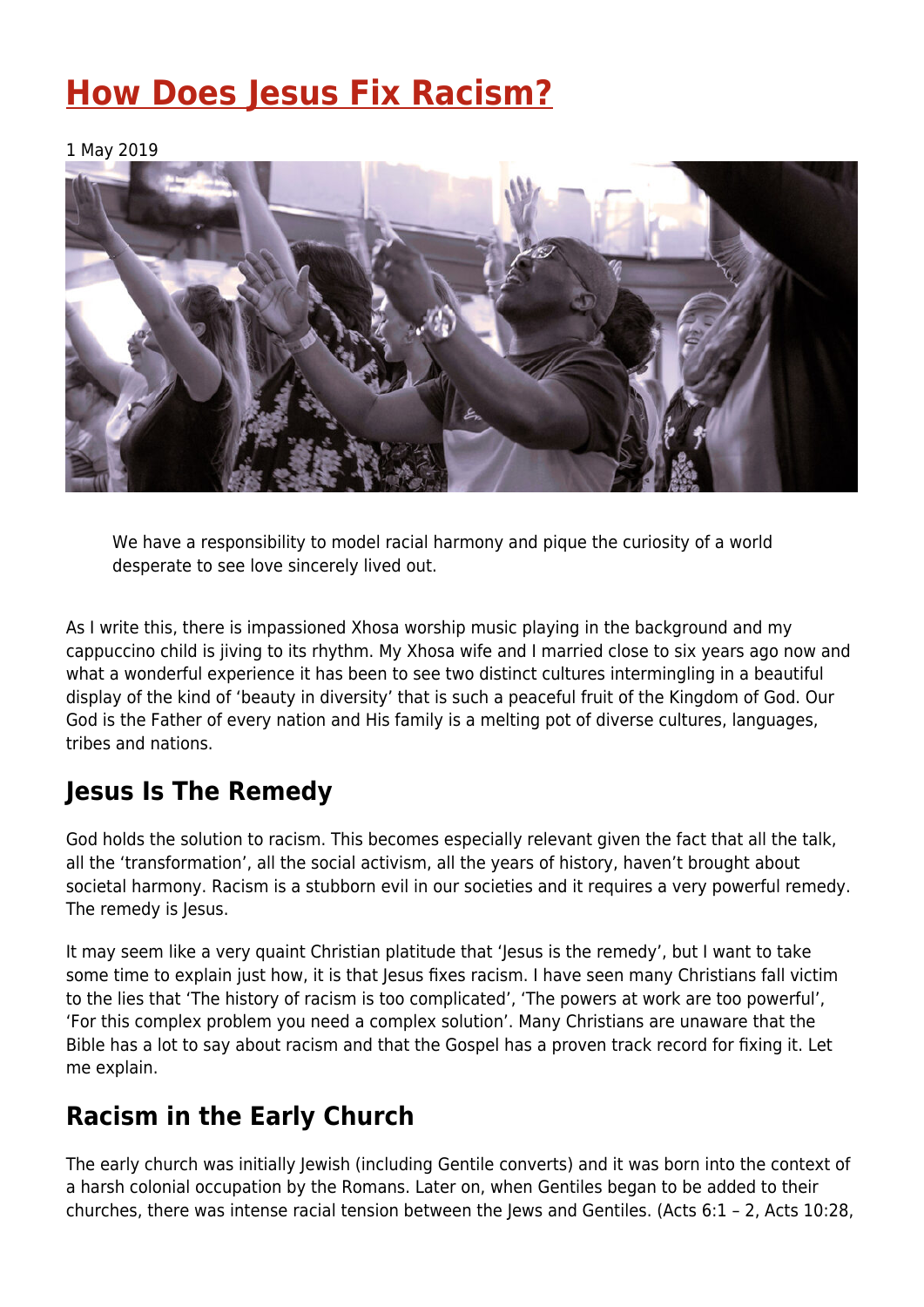Romans 11) Added to this, there were many Christian slaves that attended church along with their slave masters! We also sometimes forget that when Jesus said, 'Go the extra mile', He was speaking directly into the colonial context in which Jews were being oppressed because of their race.

So how does the Kingdom of God fix this mess? How does the Gospel of Jesus Christ pull out racism at its very roots?

#### 1. **Image-Bearers of God**

Racism is a symptom of the disease in our hearts. To quote Ravi Zacharias, 'Racial prejudice is not the problem. Racial prejudice is the symptom that reveals the real problem. We all think we are superior in some way to others, and we find reasons to dislike certain others. If in our hearts we spurn somebody, the mind will find myriad reasons to justify that cancer of the soul.' Our hearts believe the lie that we are superior to others in some way. The Bible teaches the radically subversive idea that all humans are equal in worth because they bear the fingerprint of the Divine Creator. We read in Genesis 1:27 that 'God created man in his own image, in the image of God he created him; male and female he created them.'

How does this truth transform a Christian? Well, to share one of my own stories (which has more to do with class than race, but illustrates the point I think), sometimes as I travel down the street or look out of my apartment window, I see a man with scraggly hair and smelly, tattered clothing rummaging through the bins and eating whatever tossed away food he chances upon. I look into his puffy, sunburned face and see the wildness in his eyes and for a brief moment I am revolted and scared and I think of myself as more valuable and more important than him. After a few moments, I become aware of what I have done and I am ashamed. God's Spirit reminds me that I am looking at a brother. I am looking at a man created by God with infinite, loving care and finesse. Immediately, I repent towards God and something wonderful begins to happen. My heart fills with love and compassion and I begin to think of how things could be and should be and I am grateful that I am thinking as Christ does once again.

I challenge you, the next time you catch yourself despising someone because they are different to you in some way, remind yourself that they bear the image of God and that they are equal in value before God.

It's more difficult to think of a person as inferior when you know you have the same great grandfather!

#### 2. **We Share a Common Ancestry**

According to the Bible, we humans have a lot more in common than we care to admit. We read that God 'made from one man every nation of mankind to live on all the face of the earth.' (Acts 17:26) All humans are descended from one man (Adam) and God doesn't consider us differently, according to race. It's more difficult to think of a person as inferior when you know you have the same great grandfather!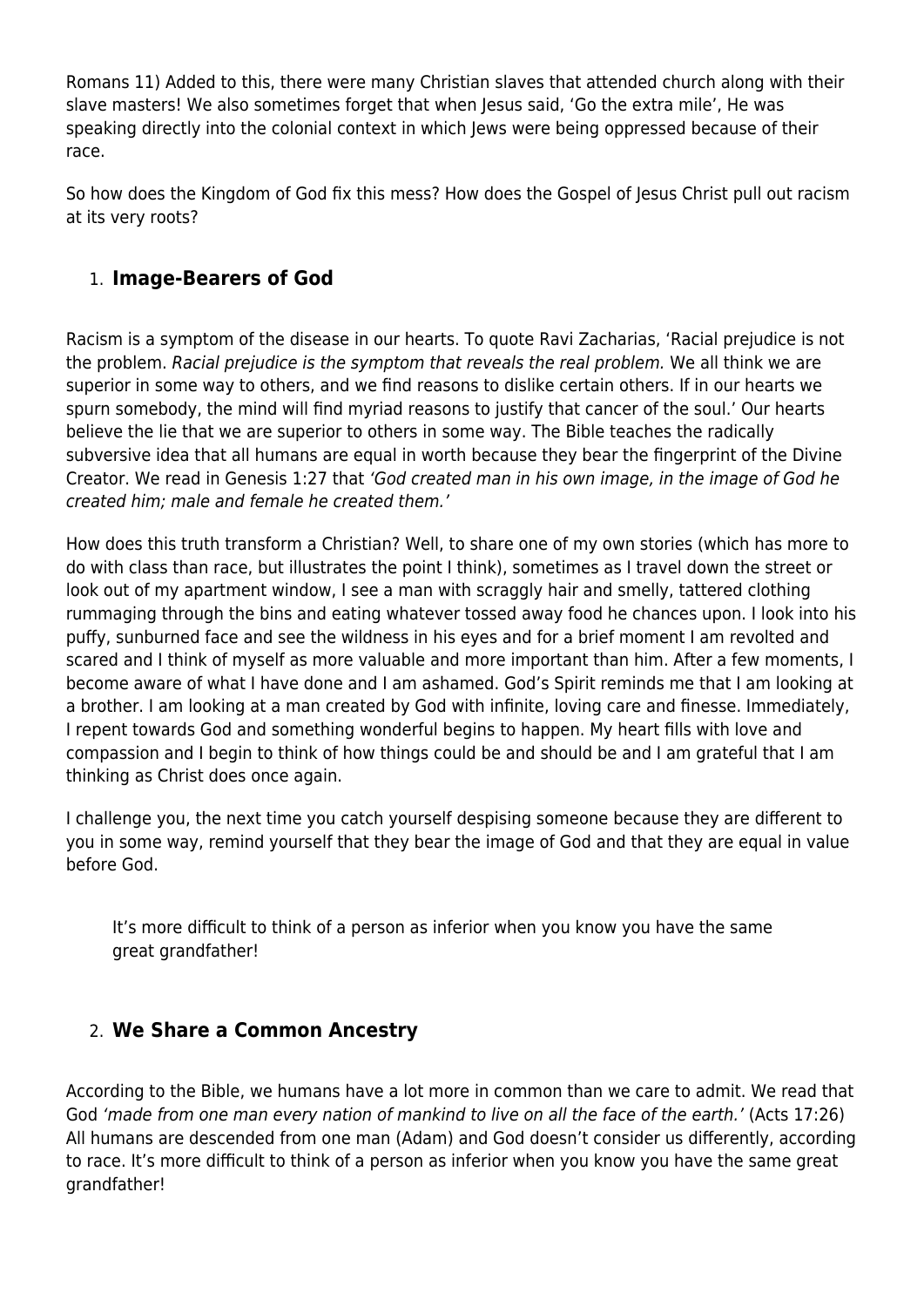#### 3. **We Are All Sinners in Need of a Saviour**

The Bible says that 'all have sinned and fall short of the glory of God' (Romans 3:23). Not only has each one of us sinned, we are all so wicked that our debt towards God is an insurmountable mountain of separation. Without the forgiveness offered to us through the atoning work of Christ on the cross, no human (regardless of race) can be reconciled with God. Every human finds himself united with the rest of humanity in our common need of a Saviour.

If you find yourself tending to think of certain other races as more evil, for whatever reason, the Gospel warns us to regard our brothers humbly, considering the unrepayable debt of which we have ourselves been forgiven. (Matthew 18:21-35)

#### 4. **We Are Reborn into a Shared Identity as Children of God**

There is a glorious picture in the vision that John has of the future Kingdom. It is a vision of when we are reunited with Christ and the church erupts in rapturous worship, 'And they sang a new song, saying, 'Worthy are you to take the scroll and to open its seals, for you were slain, and by your blood you ransomed people for God from every tribe and language and people and nation, and you have made them a kingdom and priests to our God, and they shall reign on the earth." (Revelation 5:9-10)

Whichever masqueraders have gone about inflicting violence and spewing hatred in the name of God, they have failed to recognise that we are all saved through the sacrificial death of Christ and ransomed to spend an eternity in heaven as one giant, mixed family. There is no zoning according to the Group Areas Act in heaven, just one massive house with many rooms.

#### 5. **We Respond to Racism with the Meekness of Christ**

The Christian response to hostility, prejudice and discrimination is massively subversive in a culture of hatred. Jesus' lesson on responding to abuse in Matthew 5 culminates in the line, 'You have heard that it was said, 'You shall love your neighbor and hate your enemy.' But I say to you, love your enemies and pray for those who persecute you.' (Matthew 5:43,44) The way in which we respond to racism will either perpetuate hostility or disarm it.

The lesson of Christ is that love is harder than hatred, but it is also profoundly powerful. When we were enemies of God, Christ died for us, and that is what brought about our reconciliation. This is a lifestyle that is supernatural, going far beyond what we are able to fulfil in our own moral strength. Christ in me is the remedy.

### **What Can We Do To Bring Change?**

When we see bitterness and racial hatred all around us, our hearts are stirred to somehow be an agent for peace and love. So what can we do to bring change? Fundamental to understanding how to bring about change is being ever mindful of the fact that the Kingdom of God is planted in our hearts by the seed of the Gospel. We cannot hope to influence anyone to act like Christ without them having Christ on the inside. Kingdom living is unsustainable without a relationship with the King.